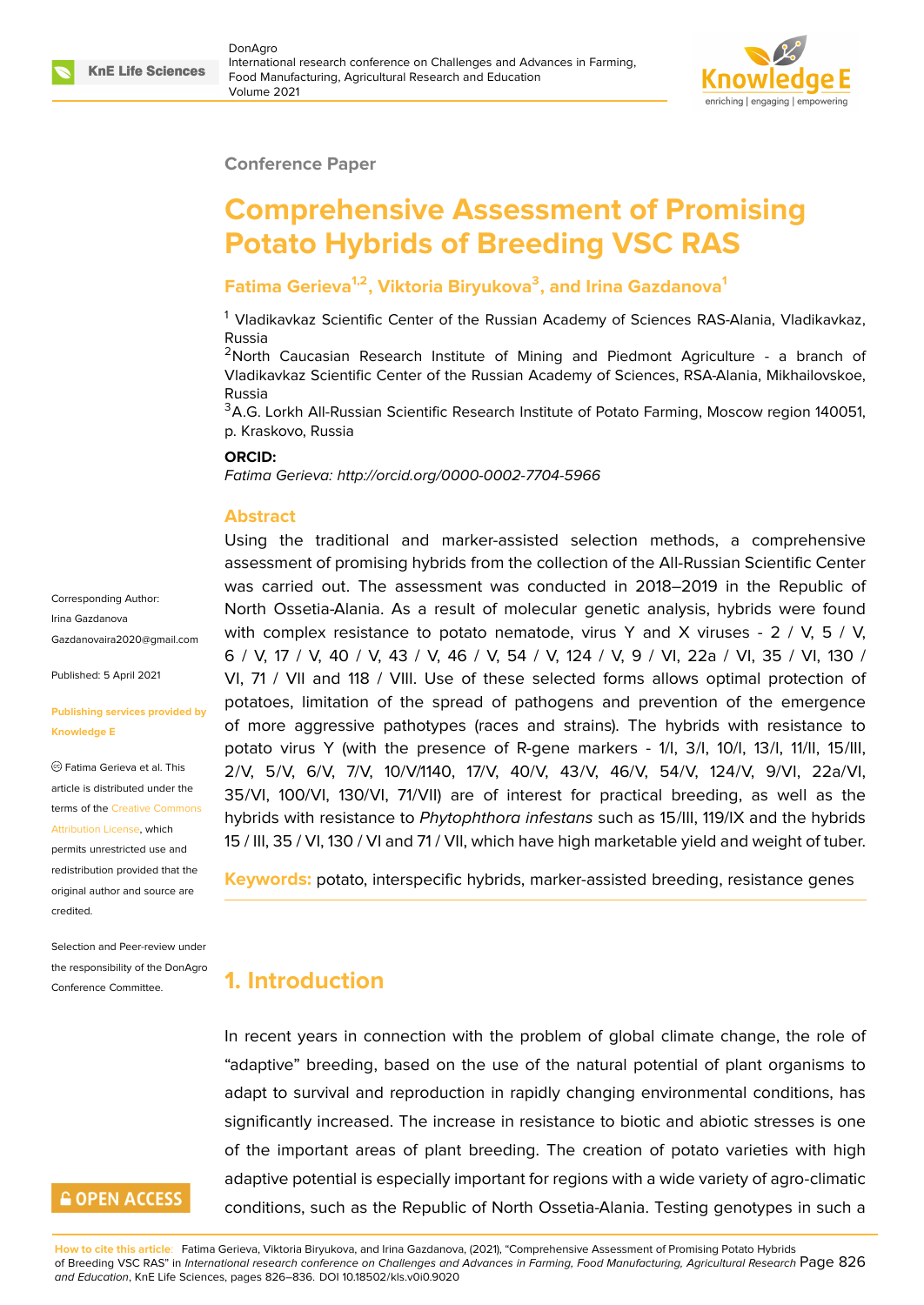variety of soil and climatic conditions makes it possible to select promising hybrids or varieties of potatoes that are distinguished by a wide range of adaptive ability to growing conditions, high yield potential and high product quality.

In potato, for the control of resistance introgression, as well as for the simultaneous selection of genotypes with several traits, along with traditional methods, molecular markers linked to R-genes (resistance genes) are widely used [1]. Previous studies have shown that marker-assisted breeding of the main dominant genes for resistance to pathogens is effective for combining these traits in breeding lines and potato varieties [2].

**Research purpose:** the assessment of promising potato hybrids from the collection of the All-Russian Scientific Center using traditional laboratory-field and modern marker[as](#page-9-0)sisted breeding methods

#### **2. Materials and Methods**

*1. Plant material*. The authors studied 44 promising potato hybrids from 12 hybrid combinations: Kolobok x Valentina, Tuleevsky x 128-6, Sarpo Mira x Russian souvenir, Roko x 88/16/20, Alwara x Russian souvenir, Meteor x Violet, Prestige x Sarpo Mira, Nikulinsky x Ausonia, 22.7.26 x Zhukovsky early, Sierra x 99.14 / 99, Sante x Peresvet, Volzhanin x Piedmont. The studies were carried out in the Piedmont zone of North Ossetia at the experimental base of North Caucasian Research Institute of Mining and Piedmont Agriculture of Vladikavkaz Scientific Center of the Russian Academy of Sciences (Prigorodny district, North Ossetia-Alania) in 2018-2019, differing in meteorological conditions.

2018 had a more favorable hydrothermal regime during the growing season at moderate temperatures with sufficient moisture. 2019 year was the most unfavorable, with sharp fluctuations in temperature and excessive precipitation during the period of formation of tubers.

Planting was carried out in the second decade of April with a planting scheme of 70-35 cm. The total area of the plot was 70 m<sup>2</sup>; the accounting area was 20 m<sup>2</sup> with 4 times repetition. The soil was represented by leached chernozem with underlying gravel.

*2. Laboratory and field assessment*. Promising hybrids were studied in laboratoryfield conditions on the basis of the All-Russian Scientific Center of the Russian Academy of Sciences for the main economically valuable traits in accordance with the "Methodological recommendations on the technology of the potato breeding process" [3]. The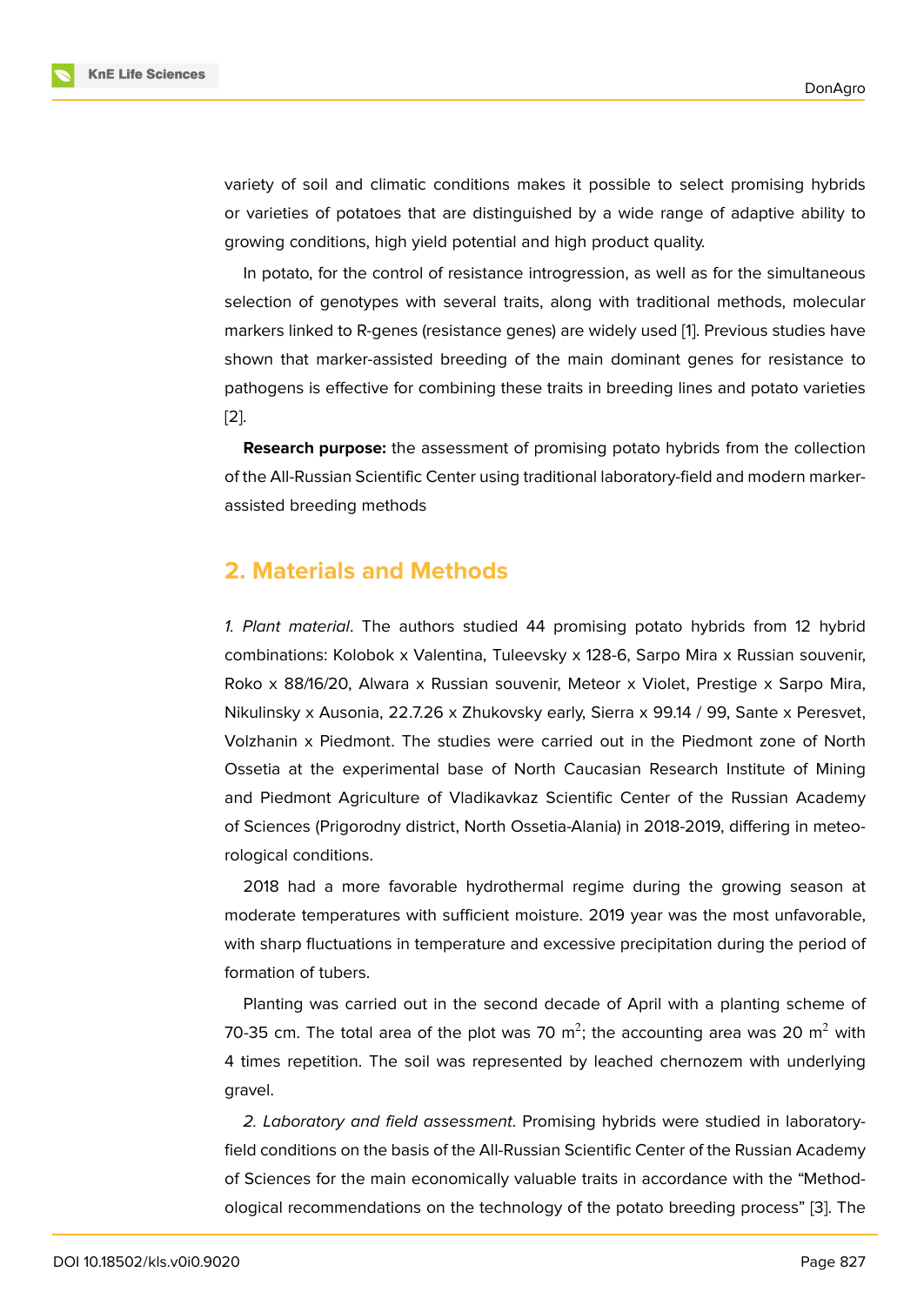hybrids were assessed according to the morphological characteristics of the tops and tubers, the structure of the yield on a 9-point scale and visual resistance to diseases under conditions of a natural infectious background.

*3. Molecular genetic analysis.* Screening of promising potato hybrids for the presence of markers of genes for resistance to pathogens was carried out on the basis of Vladikavkaz Scientific Center using an instrumental and hardware line for PCR analysis.

Genomic DNA was determined according to a protocol based on the CTAB method with modifications [4]. Light sprouts of tubers of interspecific hybrids (200–250 mg) were homogenized with 1 ml of  $2 \times$ -CTAB buffer containing  $2\%$  (v / v) 2-mercaptoethanol [5]. For molecular screening of interspecific hybrids, DNA markers were used: resistance to Y potato virus - S[TS](#page-9-1) marker YES3-3A closely linked to Ry<sub>sto</sub> gene [5] and SCAR marker RYSC3 of the Ry<sub>adg</sub> gene [6], as well as STS marker Ry186 of  $Ry_{chc}$  gene [7]; resistance to [th](#page-9-2)e golden potato nematode Globodera rostochiensis (Woll.) Behrens - SCAR markers of the H1 gene - TG 689 [8], 57 R [9], N 146 and N 195 [7]; STS m[ar](#page-9-2)ker Gro1-4-1 of the Gro1-4 gene [10]; resista[nce](#page-9-3) to the pale potato nematode *Globodera pallida (Stone) Behrens* - STS marker *Gpa2-2* of *Gpa2* gene [10]; resistance to potato virus X - the STS PVX marker of the Rx1 ge[ne](#page-9-4) [7]. DN[A](#page-9-5) amplification was p[er](#page-9-6)formed in a PTC-100 thermal cycler (MJ Re[sea](#page-9-7)rch, USA).

#### **3. Results and Discussion**

*Molecular genetic analysis.* 35 promising hybrids with the presence of molecular markers were identified out of 44. Among the tested genotypes, potato hybrids with markers TG 689, 57R, N146, N195, Gro1-4-1 and YES3-3A, obtained with the participation of varieties Alwara (Germany), Ausonia (Holland), Roko (Holland), Sante (Holland), early Zhukovsky, Meteor, Kolobok (table 1) prevailed. The *H1* gene is inherited in hybrids through parental forms – the varieties resistant to golden potato nematode - Ausonia, Sante, early Zhukovsky. The Roko variety is the source of three R-genes and the Meteor and Alwara varieties are the source of four R-genes, respectively (table 1). H1 gene markers were detected in 18 hybrids, and the Gro1-4 gene marker was detected in 11 hybrids. In hybrids 50 / X and 65 / IV, N195 marker of the H1 gene was absent (Fig). The presence of "false negative" results (no PCR product) for N195 can possibly be explained by incomplete linkage between the molecular marker loci and H1 gene.

Since the optimal strategy for the creation of potato varieties with long-term resistance to the potato cyst nematode is "pyramidation" or combining several R-genes in one genotype. Potato samples with a combination of molecular markers are of particular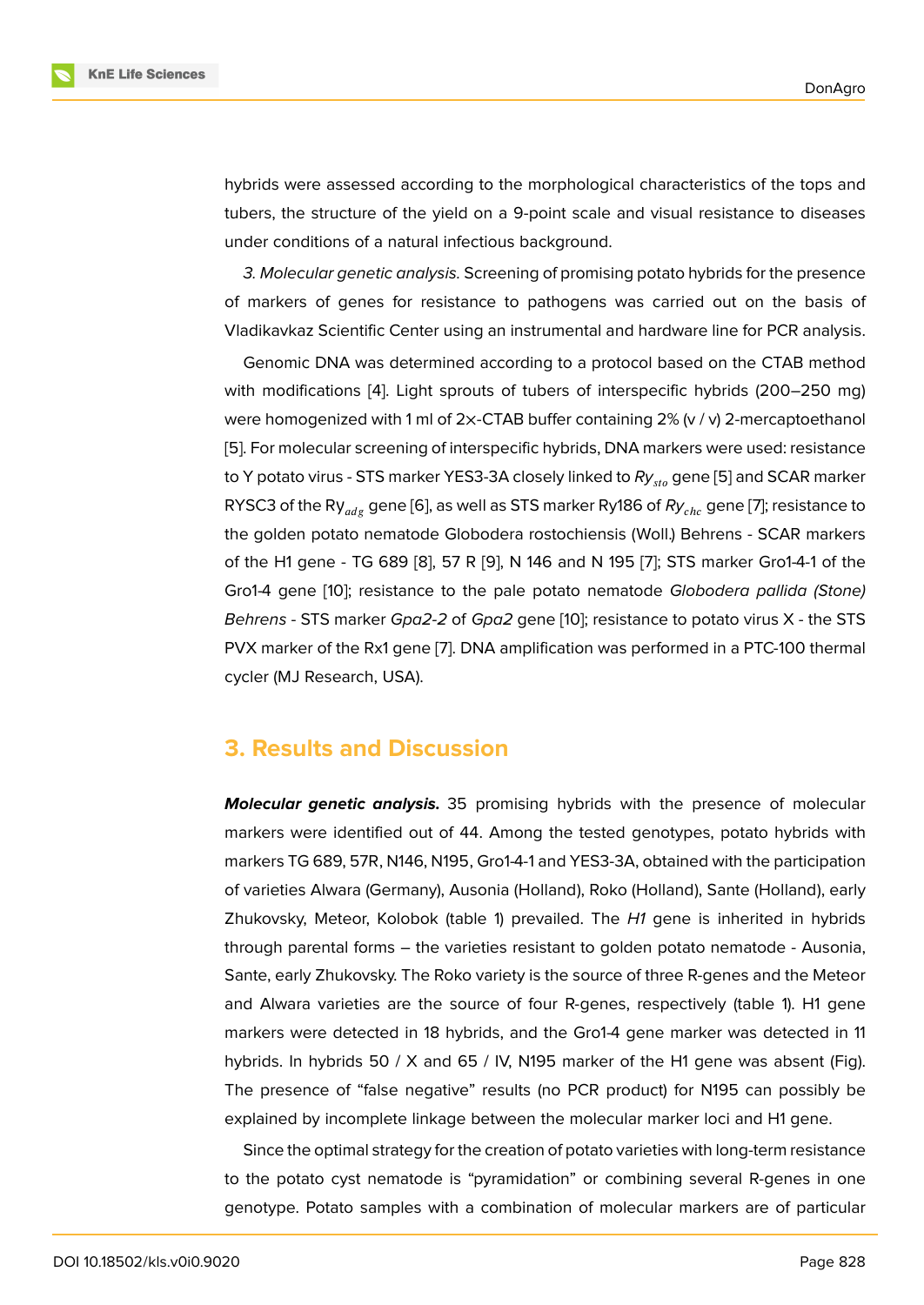

**Figure** 1: Multiplex PCR analysis for the presence of GBSS, Ry186, N146, Gpa2-2, N195 markers. 1 - potato variety Bashkir (as a positive control, which contains markers Ry186, N146, N195), 2 - variety Ausonia (as a positive control, which contains markers N146, N195), 3 - 124 / V, 4 - 6 / V, 5 - 65 / IV, 6 - 119 / IX, 7 - 17 / V, 8 - 22a / II, 9 - 118 / VIII, 10 - 20 / XI, 11 - 50 / X, 12 - 116 / XII, M - DNA marker - GeneRuler 1 kb DNA Ladder, ready-to-use (Thermo Scientific ™).

interest for further breeding. As a result of marker-assisted selection, markers of two genes *H1* and *Gro1-4* were identified in hybrids - 4 / V, 43 / V, 46 / V, 52 / V, 54 / V, 124 / V, and the combination of H1 and Gpa2 gene markers - in hybrids - 71 / VII, 118 / VIII, CP 154 / VIII, which are sources of resistance to the pathotypes of both types of potato cyst nematode.

Molecular marker RYSC3 of the Ry<sub>adg</sub> gene was found in potato hybrid 11 / II, in the origin of which the highly fertile form 128-6 is involved, combining extreme resistance to Y potato virus with field resistance to late blight. Since the optimal strategy for the creation of potato varieties with long-term resistance to potato cyst nematode is "pyramidation" or combination of several R-genes in one genotype, potato samples with a combination of molecular markers are of particular interest for further breeding. As a result of marker-assisted selection, the markers of two genes H1 and Gro1-4 were found in hybrids - 4 / V, 43 / V, 46 / V, 52 / V, 54 / V, 124 / V, and the combination of markers of H1 and Gpa2 genes - in hybrids - 71 / VII, 118 / VIII, CP 154 / VIII, which were the sources of resistance to pathotypes of both types of potato cyst nematode.

Molecular marker RYSC3 of *Ry<sub>ads</sub>* gene was found in potato hybrid 11 / II, in the origin of which the highly fertile form 128-6 was involved, combining extreme resistance to Y potato virus of with field resistance to late blight.

Promising potato hybrids, which contain the YES3-3A marker of the Ry<sub>sto</sub> gene linked to CMS, were obtained on the basis of the varieties Alwara, Roko, Meteor and Kolobok – the derivatives of *S. stoloniferum* Schltdl. The Ry<sub>chc</sub> gene marker was in the hybrids 15 / III, 119 / IX, obtained with the participation of the Sarpo Mira cultivar (Hungary), in which Ry186 was identified earlier [11]. The PVX marker of the Rx1 gene in potato hybrids 9 / VI, 71 / VII, 118 / VIII, 130 / VI was detected together with the Gpa2-2 marker of the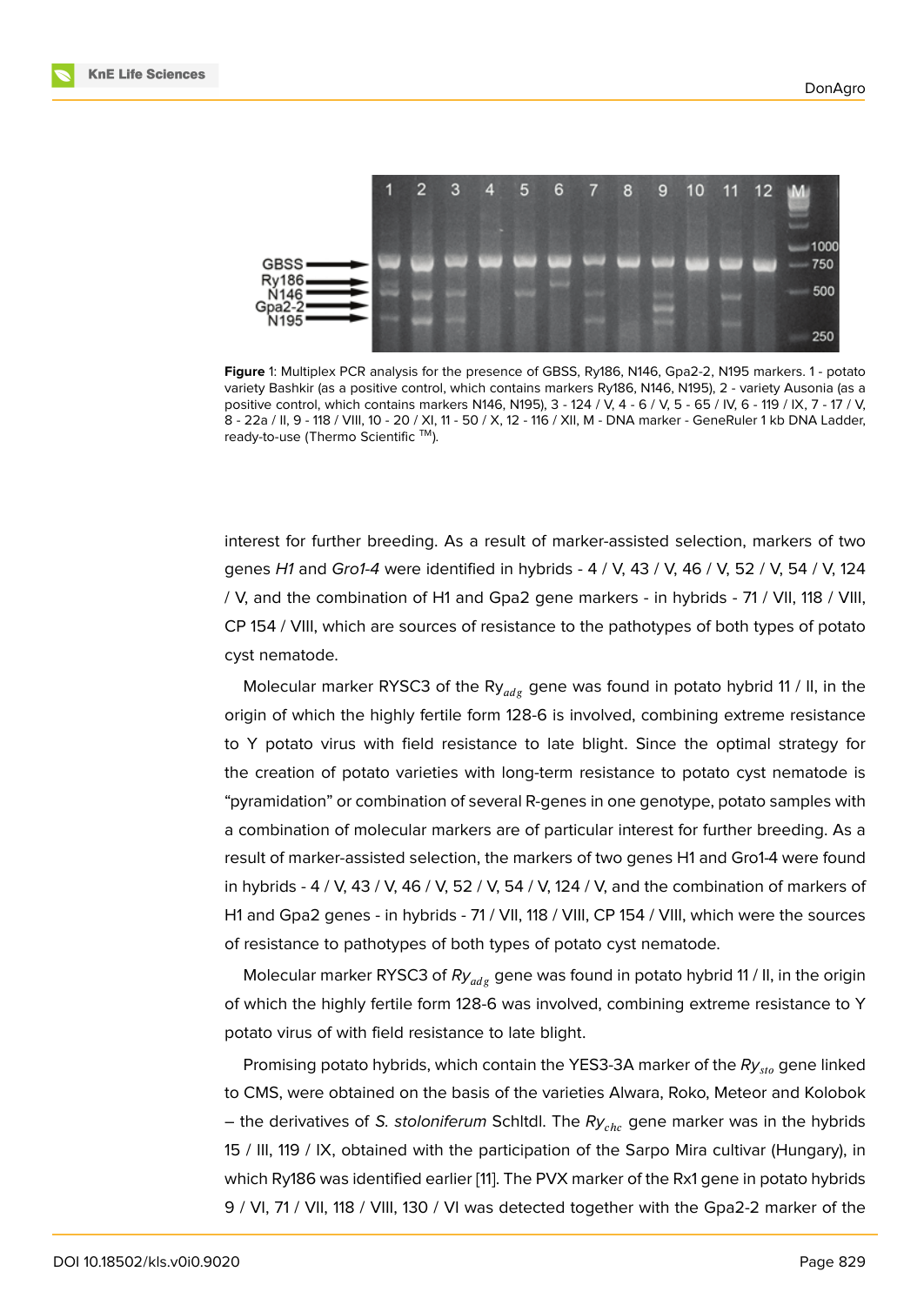

Gpa2 gene, which confirmed their joint introgression from a single source - sample CPC 1673-20 *S. andigenum* Juz. et Buk.

As a result of marker-assisted selection, the forms with a combination of several Rgenes - 2 / V, 5 / V, 6 / V, 17 / V, 40 / V, 43 / V, 46 / V, 54 / V, 124 / V, 9 / VI, 22a / VI, 35 / VI, 130 / VI, 71 / VII, 118 / VIII were chosen among promising hybrids from the collection of the All-Russian Scientific Center which were the sources of group and complex resistance to potato cyst nematode, Y and X potato viruses and represented interest for targeted breeding of potato varieties with long-term protection against pathogens.

| Variety /<br>hybrid | Origin                           | Presence of DNA markers (marker / gene) |                   |       |              |              |                           |                |                |                  |             |
|---------------------|----------------------------------|-----------------------------------------|-------------------|-------|--------------|--------------|---------------------------|----------------|----------------|------------------|-------------|
|                     |                                  | <b>TG</b><br>689                        | 57R               | N 195 |              | N 146 Gro1-4 | Gpa<br>$2 - 2$            | 3A             | YES3- RYSC3    | <b>Ry</b><br>186 | <b>PVX</b>  |
|                     |                                  |                                         | resistance to PCN |       |              |              | resistance to PTY and PVX |                |                |                  |             |
| Alwara              | $290/76 \times$ Desiree          | 0                                       | $\mathbf 0$       | 0     | $\Omega$     | 1            | 1                         | 1              | 0              | 0                | 1           |
| Roko                | Alwara x MA 81-536               | 1                                       | 1                 | 1     | $\mathbf{1}$ | 1            | $\mathsf{O}$              | 1              | $\overline{O}$ | 0                | 0           |
| Meteor              | 84.19/44 x Shurminsky<br>$-2$    | 1                                       | 1                 | 1     | 1            | $\mathsf{O}$ | 1                         | 1              | 0              | 0                | 1           |
| 1/1                 | Kolobok x Valentine              | 0                                       | $\mathbf 0$       | 0     | $\mathbf 0$  | $\mathsf{O}$ | 0                         | 1              | 0              | 0                | 0           |
| 3/1                 | Kolobok x Valentine              | 0                                       | $\mathbf 0$       | 0     | 0            | $\mathsf{O}$ | 0                         | 1              | 0              | 0                | 0           |
| 10/1                | Kolobok x Valentine              | $\overline{O}$                          | $\mathbf 0$       | 0     | $\mathsf{O}$ | $\mathbf{O}$ | $\mathsf{O}$              | 1              | 0              | $\mathsf{O}$     | 0           |
| 13/1                | Kolobok x Valentine              | 0                                       | $\mathbf 0$       | 0     | 0            | $\mathsf{O}$ | 0                         | 1              | 0              | 0                | 0           |
| 11/11               | Tulevsky x 128-6                 | $\mathsf{O}$                            | $\circ$           | 0     | $\mathbf{O}$ | $\mathbf 0$  | 0                         | $\mathsf{O}$   | 1              | 0                | 0           |
| 15/III              | Sarpo Mira x Russian<br>souvenir | 0                                       | 0                 | 0     | 0            | 0            | 0                         | 0              | 0              | 1                | 0           |
| 44/IV               | Nikulinsky x Ausonia             | $\mathbf{1}$                            | 1                 | 1     | $\mathbf{1}$ | $\mathbf{O}$ | $\mathsf{O}$              | $\overline{O}$ | 0              | $\mathsf O$      | 0           |
| 49/IV               | Nikulinsky x Ausonia             | 1                                       | 1                 | 1     | 1            | $\mathsf{O}$ | $\circ$                   | 0              | O              | 0                | 0           |
| 50/IV               | Nikulinsky x Ausonia             | 1                                       | 1                 | 1     | $\mathbf{1}$ | $\mathbf{O}$ | $\mathsf{O}$              | $\mathsf{O}$   | 0              | 0                | 0           |
| 65/IV               | Nikulinsky x Ausonia             | 1                                       | 1                 | 0     | 1            | $\mathsf{O}$ | 0                         | 0              | O              | 0                | 0           |
| 2/V                 | Roko x 88.16/20                  | 1                                       | 1                 | 1     | $\mathbf{1}$ | $\mathbf 0$  | $\mathsf{O}$              | 1              | $\circ$        | 0                | 0           |
| 4/V                 | Roko x 88.16/20                  | 1                                       | 1                 | 1     | 1            | 1            | 0                         | 0              | 0              | 0                | 0           |
| 5/V                 | Roko x 88.16/20                  | 1                                       | 1                 | 1     | 1            | $\mathbf 0$  | $\mathsf{O}$              | 1              | 0              | 0                | 0           |
| 6/V                 | Roko x 88.16/20                  | 0                                       | $\mathbf 0$       | 0     | 0            | 1            | 0                         | 1              | 0              | 0                | 0           |
| 7/V                 | Roko x 88.16/20                  | 0                                       | $\mathbf 0$       | 0     | $\mathbf{O}$ | $\mathbf{O}$ | $\mathsf{O}$              | 1              | $\mathsf{O}$   | 0                | 0           |
|                     | 10/V/1140 Roko x 88.16/20        | 0                                       | $\mathbf 0$       | 0     | 0            | 0            | 0                         | 1              | 0              | 0                | 0           |
| 17/V                | Roko x 88.16/20                  | 1                                       | 1                 | 1     | $\mathbf{1}$ | $\mathbf{O}$ | $\mathsf{O}$              | 1              | 0              | 0                | 0           |
| 40/V                | Roko x 88.16/20                  | 0                                       | $\mathbf 0$       | 0     | $\circ$      | 1            | 0                         | 1              | 0              | 0                | 0           |
| 43/V                | Roko x 88.16/20                  | $\mathbf{1}$                            | 1                 | 1     | $\mathbf{1}$ | 1            | $\mathsf{O}$              | 1              | 0              | 0                | 0           |
| 46/V                | Roko x 88.16/20                  | 1                                       | 1                 | 1     | 1            | 1            | 0                         | 1              | 0              | 0                | 0           |
| 47/V                | Roko x 88.16/20                  | $\mathsf{O}$                            | 0                 | 0     | $\mathsf{O}$ | 1            | $\mathsf{O}$              | $\Omega$       | $\mathsf{O}$   | 0                | 0           |
| 52/V                | Roko x 88.16/20                  | 1                                       | 1                 | 1     | 1            | 1            | 0                         | 0              | 0              | 0                | $\mathsf O$ |

TABLE 1: Molecular markers in promising potato hybrids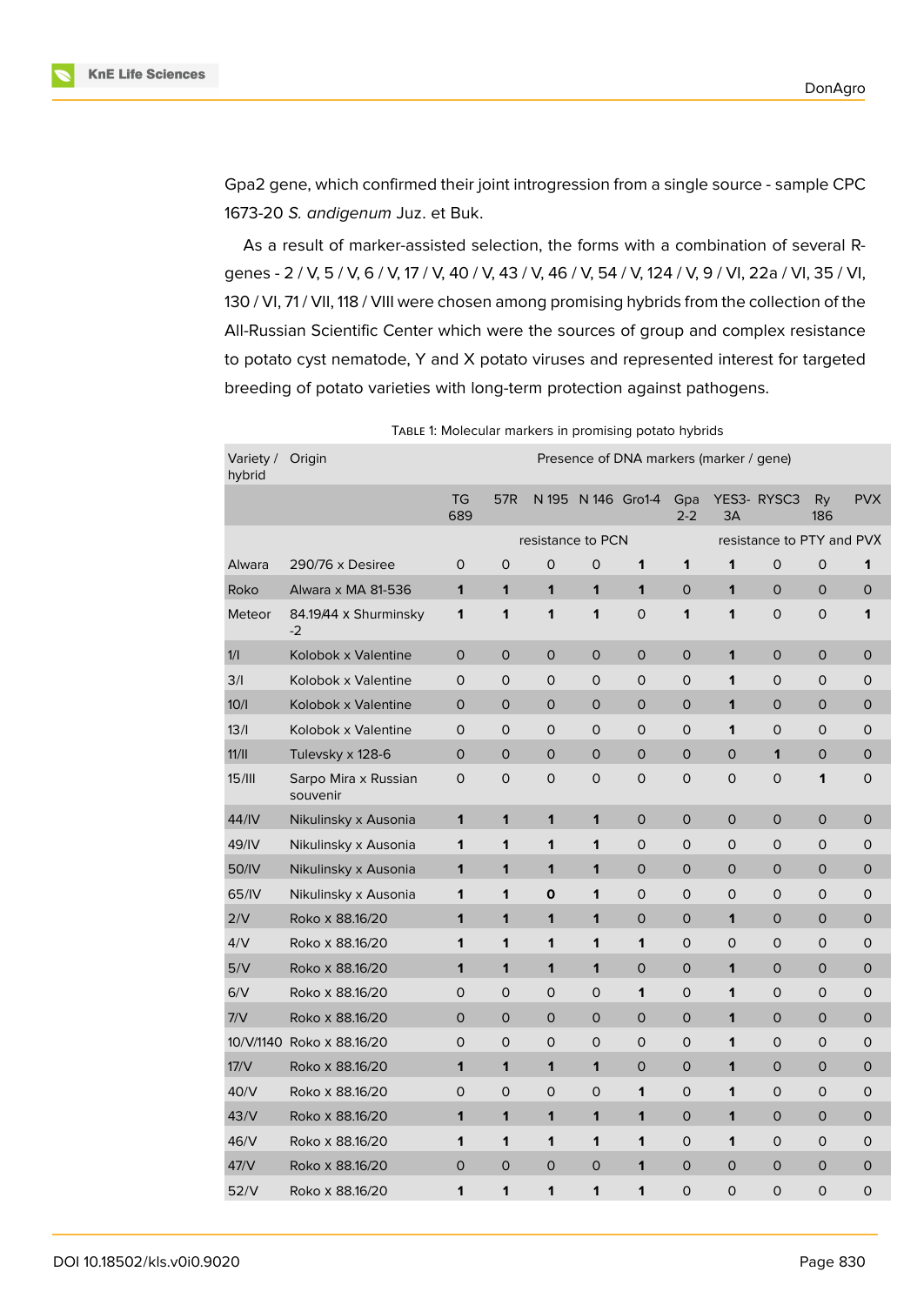| Variety /<br>hybrid | Origin                       | Presence of DNA markers (marker / gene) |                |              |                |             |                |                           |              |                  |              |
|---------------------|------------------------------|-----------------------------------------|----------------|--------------|----------------|-------------|----------------|---------------------------|--------------|------------------|--------------|
|                     |                              | <b>TG</b><br>689                        | 57R            | N 195        | N 146 Gro1-4   |             | Gpa<br>$2 - 2$ | 3A                        | YES3- RYSC3  | <b>Ry</b><br>186 | <b>PVX</b>   |
|                     |                              | resistance to PCN                       |                |              |                |             |                | resistance to PTY and PVX |              |                  |              |
| 54/V                | Roko x 88.16/20              | $\mathbf{1}$                            | 1              | 1            | 1              | 1           | $\mathsf{O}$   | 1                         | $\circ$      | $\mathbf{O}$     | $\mathbf{O}$ |
| 124/V               | Roko x 88.16/20              | $\mathbf 1$                             | 1              | 1            | 1              | 1           | $\Omega$       | 1                         | $\Omega$     | $\Omega$         | $\mathsf{O}$ |
| 9/Vl                | Alwara x Russian<br>souvenir | $\circ$                                 | $\circ$        | $\mathsf{O}$ | $\mathbf{O}$   | $\circ$     | 1              | 1                         | $\circ$      | $\mathbf{O}$     | 1            |
| 22a/Vl              | Alwara x Russian<br>souvenir | $\mathbf 0$                             | $\Omega$       | $\mathsf{O}$ | $\Omega$       | 1           | $\Omega$       | 1                         | $\Omega$     | $\Omega$         | $\Omega$     |
| 35/VI               | Alwara x Russian<br>souvenir | $\mathbf 0$                             | $\overline{O}$ | $\mathsf{O}$ | $\overline{0}$ | 1           | $\overline{O}$ | 1                         | $\mathbf{O}$ | $\mathsf{O}$     | $\Omega$     |
| 100/VI              | Alwara x Russian<br>souvenir | $\mathbf 0$                             | $\overline{O}$ | $\mathsf{O}$ | $\Omega$       | $\Omega$    | $\Omega$       | 1                         | $\circ$      | $\mathsf{O}$     | $\Omega$     |
| 130/VI              | Alwara x Russian<br>souvenir | $\circ$                                 | $\mathbf 0$    | $\mathsf{O}$ | $\mathbf 0$    | $\mathbf 0$ | $\mathbf{1}$   | 1                         | $\mathsf{O}$ | $\mathsf{O}$     | 1            |
| 71/VII              | Meteor x Violet              | 1                                       | 1              | $\mathbf 1$  | 1              | $\circ$     | 1              | 1                         | $\Omega$     | $\mathsf{O}$     | 1            |
| 118/VIII            | 22.7.26 x early<br>Zhukovsky | 1                                       | 1              | 1            | 1              | $\mathbf 0$ | 1              | $\mathbf 0$               | $\circ$      | $\mathbf{O}$     | 1            |
| CP<br>154/VIII      | 22.7.26 x early<br>Zhukovsky | 1                                       | 1              | 1            | 1              | $\Omega$    | 1              | $\Omega$                  | $\Omega$     | $\mathsf{O}$     | $\circ$      |
| 119/IX              | Prestige x Sarpo Mira        | $\mathbf 0$                             | $\mathbf 0$    | $\mathbf 0$  | $\mathbf 0$    | $\mathbf 0$ | $\mathbf 0$    | $\circ$                   | $\mathbf{O}$ | $\mathbf{1}$     | $\mathbf 0$  |
| K19/X               | Sante x Peresvet             | 1                                       | 1              | $\mathbf 1$  | 1              | $\Omega$    | $\mathbf 0$    | $\Omega$                  | $\Omega$     | $\Omega$         | $\Omega$     |
| 50/X                | Sante x Peresvet             | 1                                       | 1              | $\mathbf 0$  | 1              | $\mathbf 0$ | $\mathbf{o}$   | $\circ$                   | $\circ$      | $\mathbf{O}$     | $\mathbf 0$  |

\*Legend: PCN – potato cyst nematode, YВК – potato virys Х Y, PVХ – potato virys Х, 1/0 – presence / absence of a marker.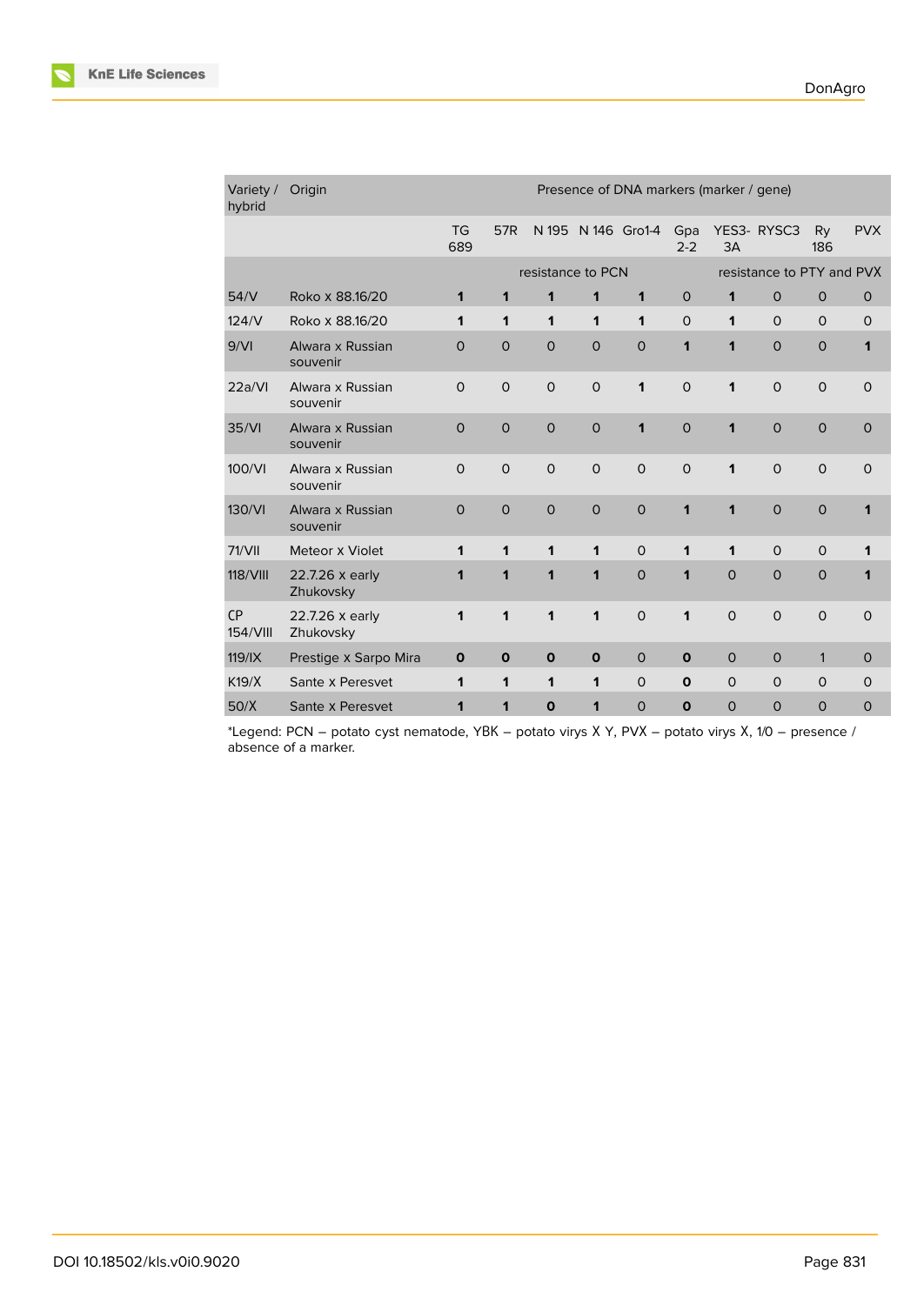

 $\overline{a}$ 

r.

| Variety / hybrid   | Disease resistance, score (visual assessment in the field) |                    |               |                |                   |  |  |  |  |
|--------------------|------------------------------------------------------------|--------------------|---------------|----------------|-------------------|--|--|--|--|
|                    | To viruses                                                 | to<br>phytophthora | to alternaria | to rhizoctonia | to common<br>scab |  |  |  |  |
| Volzhanin (st)     | $\overline{7}$                                             | $\overline{7}$     | $\bf 8$       | $\bf 8$        | $\bf 8$           |  |  |  |  |
| Predgorny (st)     | $\mathsf 9$                                                | $7 - 8$            | $\mathsf 9$   | $\mathsf 9$    | $\bf 8$           |  |  |  |  |
| 1/1                | 8                                                          | $7,5-6,5$          | $\bf 8$       | $\bf 8$        | $\bf 8$           |  |  |  |  |
| 3/I                | $\bf 8$                                                    | $7,5-6,5$          | $\mathsf 9$   | $\mathsf 9$    | $\bf 8$           |  |  |  |  |
| 10/1               | 8                                                          | $7,5-6,5$          | $\bf 8$       | $\mathsf 9$    | $\bf 8$           |  |  |  |  |
| 13/1               | $\bf 8$                                                    | $7,5-6,5$          | 8             | $\mathsf 9$    | $\bf 8$           |  |  |  |  |
| 11/11              | 9                                                          | $8,0-6,5$          | $\mathsf 9$   | $\mathsf 9$    | $\bf 8$           |  |  |  |  |
| 15/III             | $\bf 8$                                                    | $8-9$              | 8             | $\mathsf 9$    | $\bf 8$           |  |  |  |  |
| 44/IV              | $7-9$                                                      | $7,0-5,0$          | $\bf8$        | $\bf 8$        | $\bf 8$           |  |  |  |  |
| 49/IV              | $7-9$                                                      | $7,0-5,0$          | $\mathsf 9$   | $\mathsf 9$    | $\overline{7}$    |  |  |  |  |
| 50/IV              | $7-9$                                                      | $7,0-5,0$          | 8             | $\overline{7}$ | $\overline{7}$    |  |  |  |  |
| 65/IV              | $7-9$                                                      | $7,0-5,0$          | $\mathsf 9$   | $\mathsf 9$    | $\overline{7}$    |  |  |  |  |
| 2/V                | $\mathsf 9$                                                | $8,5 - 7,5$        | $\mathsf 9$   | $\mathsf 9$    | $\bf 8$           |  |  |  |  |
| 4/V                | 9                                                          | $8,5 - 7,5$        | $\mathsf 9$   | $\mathsf 9$    | 8                 |  |  |  |  |
| 5/V                | $\mathsf 9$                                                | $8,5 - 7,5$        | $\mathsf 9$   | $\mathsf 9$    | $\bf 8$           |  |  |  |  |
| 6/V                | $\mathsf 9$                                                | $8,5 - 7,5$        | $\mathsf 9$   | $\bf 8$        | $\,$ 8            |  |  |  |  |
| 7/V                | 9                                                          | $8,5 - 7,5$        | $\mathsf 9$   | $\mathsf 9$    | $\bf 8$           |  |  |  |  |
| 10/V/1140          | $\mathsf 9$                                                | $8,5 - 7,5$        | 8             | $\mathsf 9$    | $\bf 8$           |  |  |  |  |
| 17/V               | 9                                                          | $8,5 - 7,5$        | $\mathsf 9$   | $\mathsf 9$    | $\bf 8$           |  |  |  |  |
| 40/V               | $\mathsf 9$                                                | $8,5 - 7,5$        | $\mathsf 9$   | $\bf8$         | $\bf 8$           |  |  |  |  |
| 43/V               | 8                                                          | $8,5 - 7,5$        | $\bf 8$       | 8              | $\bf 8$           |  |  |  |  |
| 46/V               | $\bf 8$                                                    | $8,5 - 7,5$        | $\bf8$        | $\bf 8$        | $\bf 8$           |  |  |  |  |
| 47/V               | $\mathsf 9$                                                | $8,5 - 7,5$        | $\mathsf 9$   | $\bf 8$        | $\overline{7}$    |  |  |  |  |
| 52/V               | 8                                                          | $8,5 - 7,5$        | $\bf8$        | $\bf 8$        | $\overline{7}$    |  |  |  |  |
| 54/V               | $\bf 8$                                                    | $8,5 - 7,5$        | 8             | $\bf 8$        | $\overline{7}$    |  |  |  |  |
| 124/V              | 9                                                          | $8,5 - 7,5$        | 9             | 9              | $\bf8$            |  |  |  |  |
| 9/Vl               | 9                                                          | $8,0-7,5$          | $\mathsf 9$   | $\mathsf 9$    | 8                 |  |  |  |  |
| 22a/VI             | 8                                                          | $8,0-7,5$          | 8             | $\overline{7}$ | 8                 |  |  |  |  |
| 35/Vl              | 9                                                          | $8,0-7,5$          | 9             | $\mathsf 9$    | $\bf 8$           |  |  |  |  |
| 100/VI             | 8                                                          | $8,0-7,5$          | 8             | $\overline{7}$ | 8                 |  |  |  |  |
| 130/VI             | 8                                                          | $8,0-7,5$          | $\bf 8$       | $\bf 8$        | 8                 |  |  |  |  |
| 71/VII             | $\mathsf 9$                                                | $7,0-5,0$          | $\mathsf 9$   | 9              | $\bf 8$           |  |  |  |  |
| 118/VIII           | $7-9$                                                      | $7,5-6,5$          | 8             | 8              | 8                 |  |  |  |  |
| <b>CP 154/VIII</b> | $7-9$                                                      | $7,5-6,5$          | 8             | 8              | 8                 |  |  |  |  |
| 119/IX             | 9                                                          | $8-9$              | 8             | 8              | $\overline{7}$    |  |  |  |  |
| K19/X              | 8                                                          | $8,0-6,0$          | $\mathsf 9$   | $\mathsf 9$    | $\bf 8$           |  |  |  |  |
| 50/X               | 8                                                          | $8,0-6,0$          | 8             | $\mathsf 9$    | $\bf 8$           |  |  |  |  |

TABLE 2: Characteristics of promising hybrids in terms of resistance to diseases and pests (Piedmont zone, average for 2017–2019)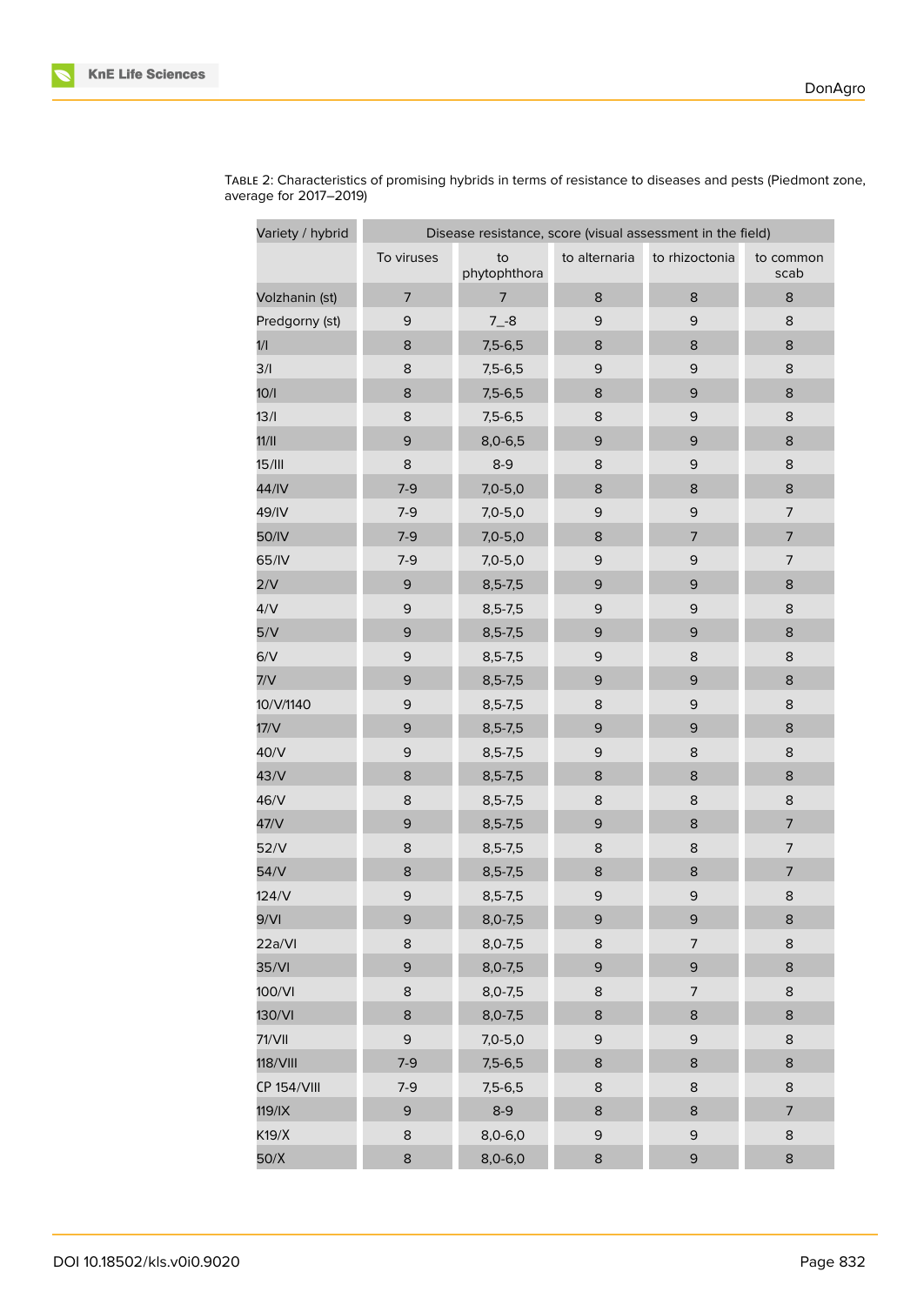| Hybrid             |                | Number of tubers, pcs / bush |            | Tuber weight, g / bush | Average weight of<br>marketable tuber,<br>$\mathsf g$ |  |
|--------------------|----------------|------------------------------|------------|------------------------|-------------------------------------------------------|--|
|                    | marketable     | Non-<br>marketable           | marketable | Non-<br>marketable     |                                                       |  |
| Volzhanin (st)     | 6              | $\overline{2}$               | 460        | 50                     | 77                                                    |  |
| Predgorny (st)     | 6              | 8                            | 408        | 280                    | 68                                                    |  |
| 1/1                | 8              | 5                            | 758        | 148                    | 95                                                    |  |
| 3/1                | 8              | $\overline{2}$               | 688        | 74                     | 86                                                    |  |
| 10/1               | $\,$ 6         | $\overline{4}$               | 654        | 107                    | 109                                                   |  |
| 13/1               | $\overline{7}$ | $\overline{4}$               | 600        | 136                    | 85                                                    |  |
| 11/11              | 6              | 10                           | 920        | 68                     | 115                                                   |  |
| 15/III             | 13             | $\overline{4}$               | 1321       | 124                    | 102                                                   |  |
| 44/IV              | $\mathsf 6$    | 10                           | 400        | 191                    | 67                                                    |  |
| 49/IV              | 9              | $\overline{2}$               | 1040       | 49                     | 115                                                   |  |
| 50/IV              | $\mathsf 6$    | 3                            | 517        | 99                     | 86                                                    |  |
| 65/IV              | 6              | 3                            | 681        | 87                     | 114                                                   |  |
| 2/V                | $\overline{7}$ | $\overline{\phantom{a}}$     | 581        | 193                    | 83                                                    |  |
| 4/V                | 8              | 1                            | 808        | 50                     | 101                                                   |  |
| 5/V                | $\overline{7}$ | 3                            | 730        | 76                     | 104                                                   |  |
| 6/V                | 10             | 10                           | 900        | 324                    | 90                                                    |  |
| 7/V                | $\overline{4}$ | $\overline{7}$               | 347        | 215                    | 87                                                    |  |
| 10/V/1140          | $\mathsf 9$    | 11                           | 720        | 269                    | 80                                                    |  |
| 17/V               | $\,$ 6         | 5                            | 523        | 173                    | 87                                                    |  |
| 40/V               | 8              | $\mathbf 2$                  | 944        | 77                     | 118                                                   |  |
| 43/V               | 7              | 1                            | 719        | 28                     | 103                                                   |  |
| 46/V               | $\mathsf 9$    | 6                            | 847        | 156                    | 94                                                    |  |
| 47/V               | 8              | $\overline{7}$               | 588        | 106                    | 74                                                    |  |
| 52/V               | $\mathsf 9$    | $\overline{4}$               | 847        | 147                    | 94                                                    |  |
| 54/V               | 7              | 1                            | 744        | 61                     | 106                                                   |  |
| 124/V              | $\mathsf 9$    | $\overline{4}$               | 1125       | 127                    | 125                                                   |  |
| 9/Vl               | $\mathsf 6$    | $\mathbf{1}$                 | 749        | 45                     | 125                                                   |  |
| 22a/Vl             | 8              | $\overline{4}$               | 1042       | 105                    | 130                                                   |  |
| 35/Vl              | 12             | $\overline{4}$               | 1343       | 108                    | 112                                                   |  |
| 100/VI             | $\overline{7}$ | $\overline{2}$               | 850        | 69                     | 120                                                   |  |
| 130/VI             | 13             | $\overline{4}$               | 1397       | 118                    | 107                                                   |  |
| 71/VII             | 12             | $\overline{4}$               | 1305       | 109                    | 132                                                   |  |
| 118/VIII           | 9              | $\overline{2}$               | 1201       | 39                     | 133                                                   |  |
| <b>CP 154/VIII</b> | $\overline{7}$ | $\overline{c}$               | 1233       | 69                     | 176                                                   |  |
| 119/IX             | 8              | $\overline{c}$               | 944        | 77                     | 118                                                   |  |
| K19/X              | $\overline{7}$ | $\mathbf{1}$                 | 719        | 28                     | 103                                                   |  |
| 50/X               | 8              | $\mathbf{1}$                 | 808        | 50                     | 101                                                   |  |

TABLE 3: Productivity of promising hybrids in the forest-steppe zone of North Ossetia-Alania (average for 2018-2019)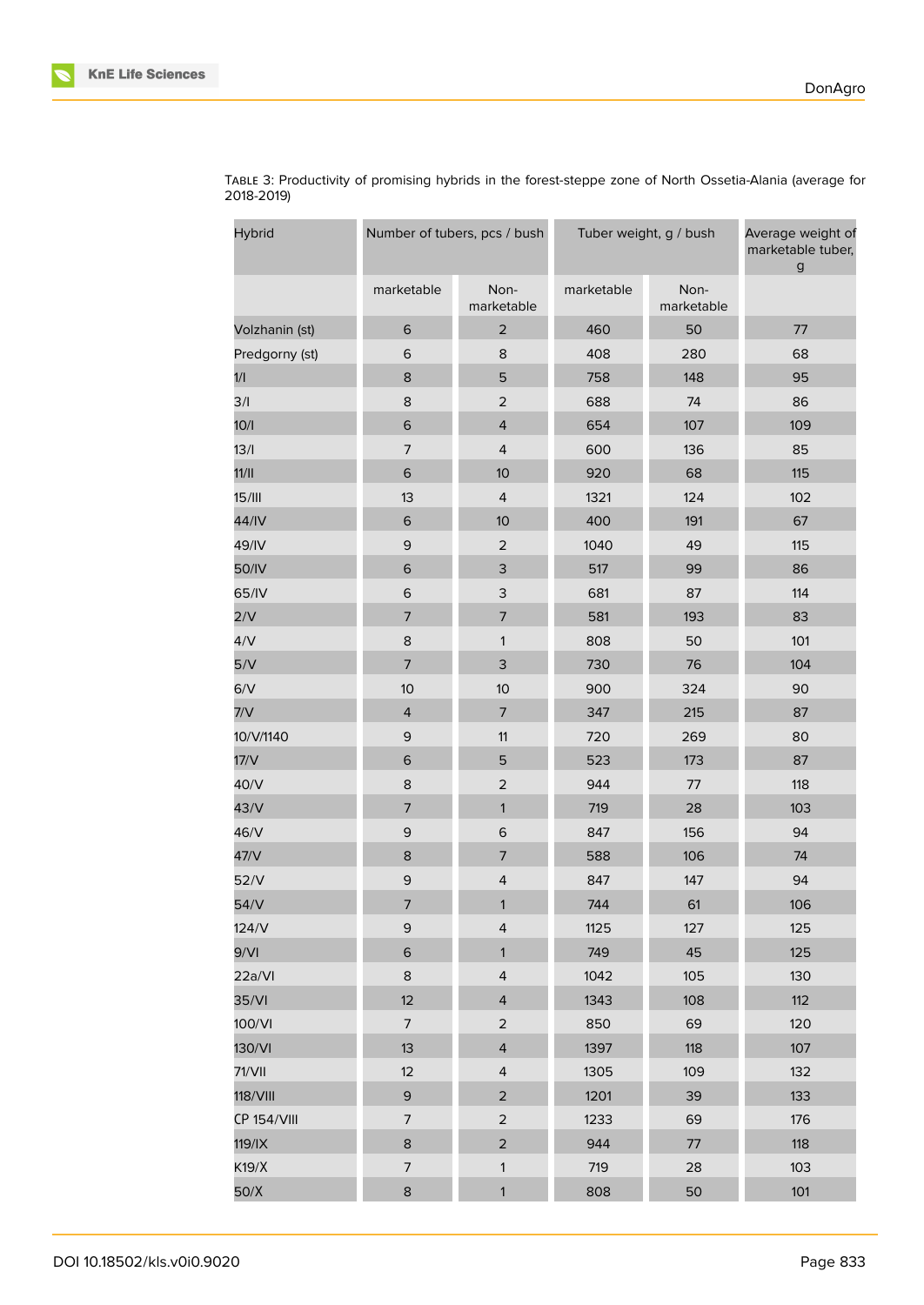*The assessment of resistance to diseases and pests.* According to the results of visual assessment, most of the promising hybrids selected according to the results of marker analysis are characterized by high field resistance to viral diseases (7-9 points), Alternaria (8-9 points), rhizoctonia (8-9 points) (Table 2).

**The assessment of the crop structure.** The yield accounting (Table 3) of the studied hybrids was carried out in the forest-steppe zone of the Republic of North Ossetia-Alania. During the analysis of the data on the structure of the yield, one of the most important indicators is the number of marketable tubers, the number of which is 8-9 pieces per bush in average. In the conditions of 2018-2019 according to this indicator, promising hybrids were identified - 15 / III, 6 / V, 35 / VI, 130 / VI, 71 / VII, in which 10-13 tubers per bush were found in comparison with the standards of Predgorny (6 tubers) and Volzhanin (6 tubers). In terms of the mass of marketable tuber, the hybrids, with the exception of 44 / IV, significantly exceed the standards. According to commercial productivity, 9 hybrids were determined - 15 / III, 49 / IV, 124 / V, 22a / VI, 35 / VI, 130 / VI, 71 / VII, 118 / VII, CP154 / VIII, the mass of commercial tubers in which exceeded 1000 g / bush.

According to two indicators (the number of commercial tubers and commercial productivity) the hybrids showed a significant excess compared to standard varieties - 15 / III, 35 / VI, 130 / VI, 71 / VII, according to the average weight of commercial tubers - 22a / VI, 71 / VII, 118 / VIII, CP 154 / VIII.

### **4. Conclusion**

A comprehensive assessment of promising potato hybrids from the collection of the All-Russian Scientific Center of the Russian Academy of Sciences, carried out in the conditions of the Republic of North Ossetia-Alania, using traditional and marker-assisted breeding methods, allowed determining the samples with a combination of R-genes for resistance to Y and X potato viruses and potato cyst nematode, characterized by a high commercial yield and the mass of marketable tuber.

### **Conflict of Interest**

The authors have no conflicts of interest regarding the presented results.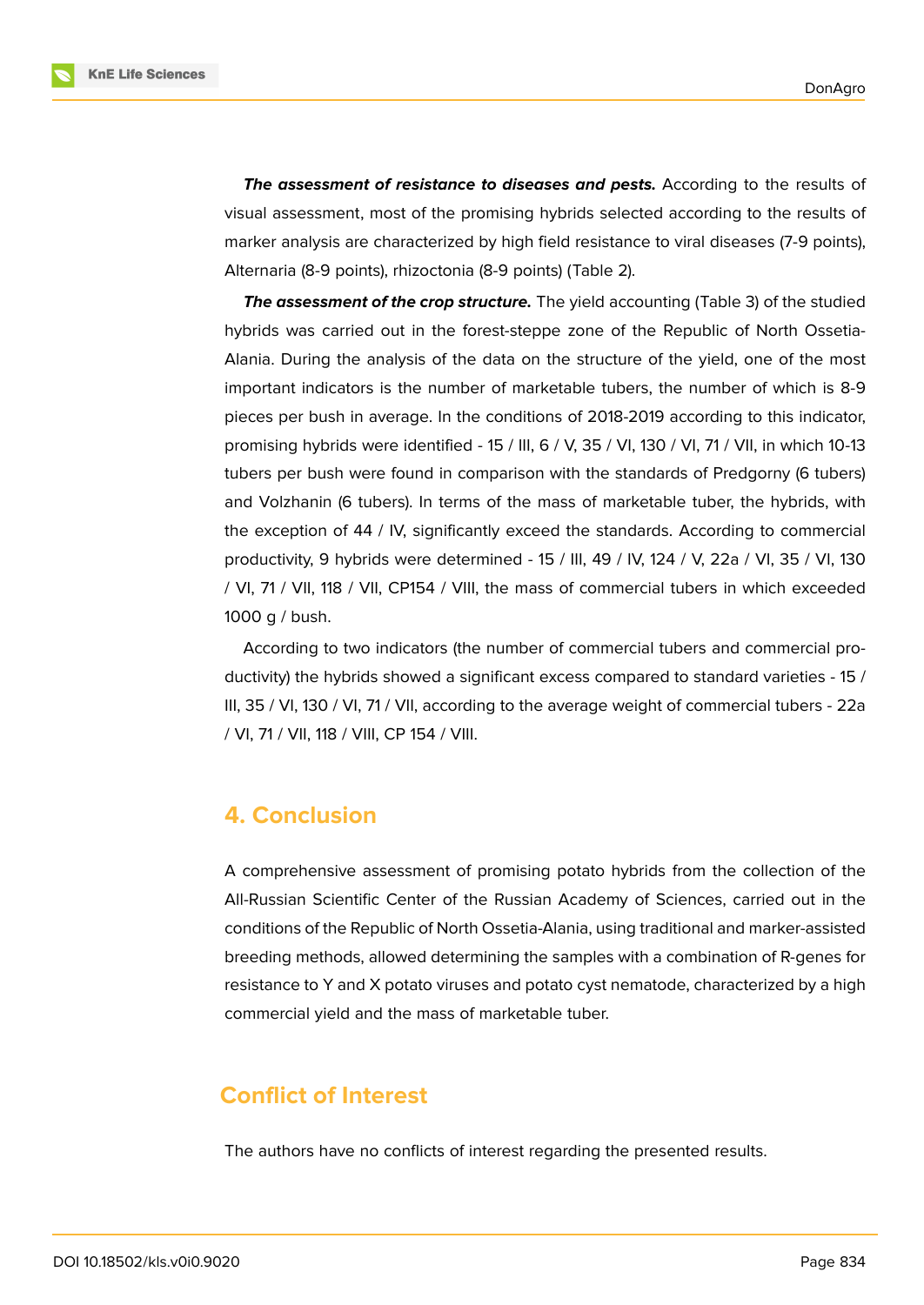

## **Acknowledgments**

This research was performed with the support of the Ministry of Science and Education of the Russian Federation.

### **References**

- [1] Barone, A. (2004). Molecular Marker-Assisted Selection for Potato Breeding. *American Journal of Potato Research,* vol. 81, pp. 111-117.
- <span id="page-9-0"></span>[2] Gebhardt, C., *et al*. (2006). Marker-Assisted Combination of Major Genes for Pathogen Resistance in Potato. *Theoretical and Applied Genetics*, vol. 112, pp. 1458- 1464.
- [3] Simakov, E. A., Sklyarova, N. P. and Yashina, I. M. (2006). Methodical Instructions on the Technology of the Potato Breeding Process. Moscow: Editorial Office of the Journal, p. 72.
- <span id="page-9-1"></span>[4] Sagai-Maroof, M. A., *et al*. (1984). Ribosomal DNA Spacer-Length Polymorphism in Barley: Mendelian Inheritance, Chromosomal Location, and Population Dynamics. *Proceedings of the National Academy of Sciences,* vol. 81, pp. 8014-8018.
- <span id="page-9-2"></span>[5] Song, Y. S. and Schwarzfischer, A. (2008). Development of STS Markers for Selection of Extreme Resistance (Rysto) to PVY and Maternal Pedigree Analysis of Extremely Resistant Cultivars. *American Journal of Potato Research.,* vol. 85, pp. 159-170.
- <span id="page-9-3"></span>[6] Kasai, K., *et al*. (2000). Development of SCAR Markers to the PVY Resistance Gene Ryadg Based on a Common Feature of Plant Disease Resistance Genes. *Genome,* vol. 43, pp. 1-8.
- <span id="page-9-6"></span>[7] Mori, K., *et al*. (2011). Development of a Multiplex PCR Method for Simultaneous Detection of Diagnostic DNA Markers of Five Disease and Pest Resistance Genes in Potato. *Euphytica,* vol. 180, pp. 347-355.
- <span id="page-9-4"></span>[8] Galek, R., *et al*. (2011). Application of DNA Markers Linked to the Potato H1 Gene Conferring Resistance to Pathotype Ro1 of Globodera Rostochiensis. *Journal of Applied Genetics*, vol. 52, pp. 407-411.
- <span id="page-9-5"></span>[9] Schultz, L., *et al*. (2012). Evaluation and Implementation of a Potential Diagnostic Molecular Marker for H1-Conferred Potato Cyst Nematode Resistance in Potato (Solanum tuberosum L). *Plant Breed*, vol. 131, pp. 315-321.
- <span id="page-9-7"></span>[10] Asano, K. and Tamiya, S. (2013). Development of Rapid Estimation Method for Allele Number of H1 and Selection of Multiplex Lines in Potato. *Ikushugaku kenkyu (Breed. Res.)*, vol. 15, issue 1, p. 53.